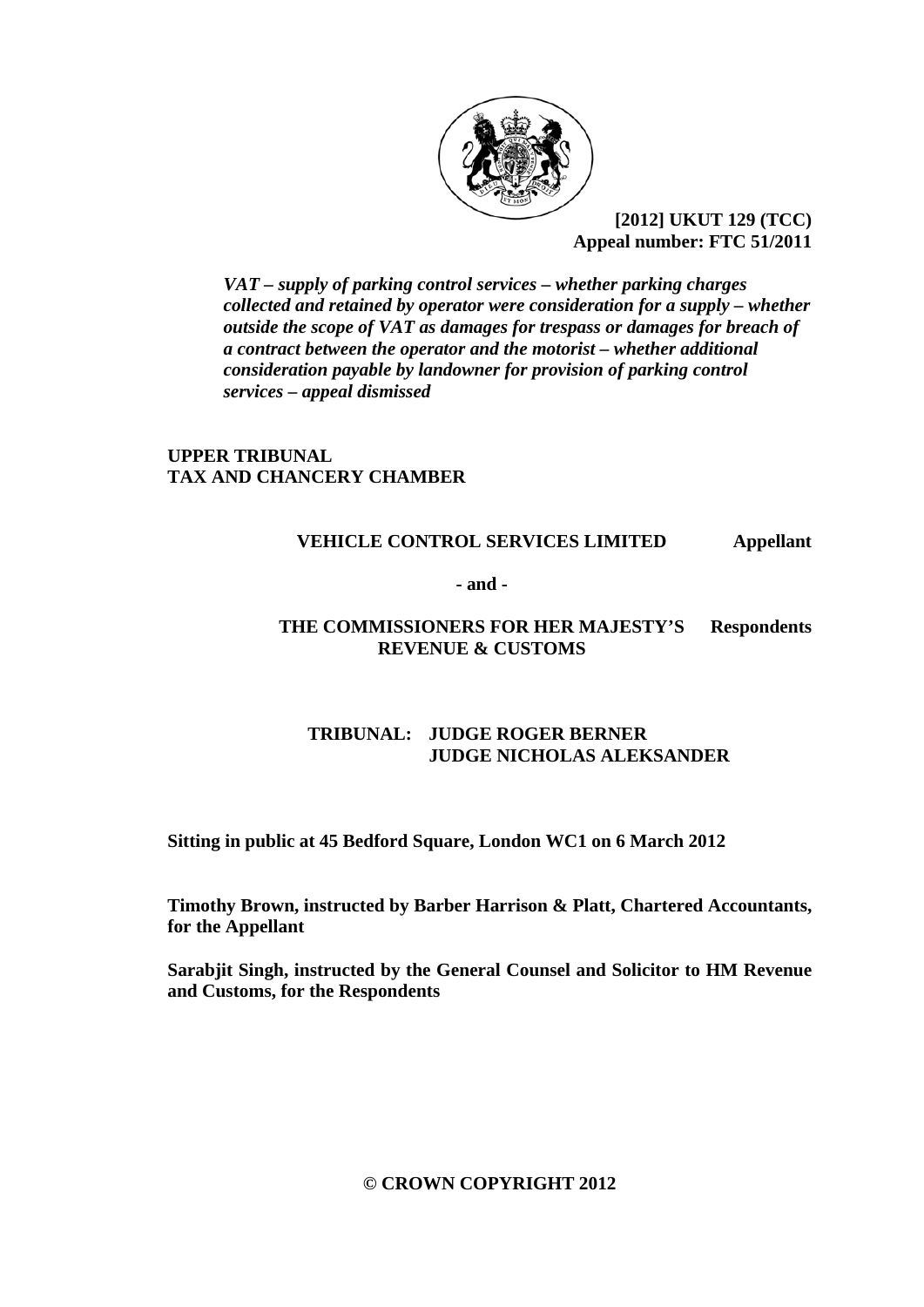## DECISION

- 1. Vehicle Control Services Limited ("VCS") appeals against the decision of the 5 First-tier Tribunal (Judge King and Mr Barrett) dismissing VCS's appeal to that Tribunal against a decision of H M Revenue and Customs ("HMRC") that certain charges levied by VCS on motorists were subject to VAT and associated assessment for periods 04/05 to 10/09.
- 2. VCS argues that the First-tier Tribunal was wrong, and that the correct position 10 in law is that the payments received by VCS in respect of the charges are outside the scope of VAT either because they are a penalty or damages for breach of contract ("the contract issue") or because they are damages for trespass ("the trespass issue"). HMRC argue, first, that there is no contract between VCS and the motorists that can be subject to a breach, and secondly that VCS acquired no licence to occupy land 15 which was capable of giving it rights to sue for trespass. HMRC submit that the Firsttier Tribunal was right to find that the monies received and retained by VCS in respect of the penalties are consideration for VCS's services to the landowner with whom VCS has a contract to provide a parking control service.

## **The facts**

20 3. The facts may be simply stated as follows.

4. VCS's clients ("clients") are owners or lawful occupiers of car parks or land. VCS enters into a contract on standard terms and conditions with each of the clients under which VCS agrees to provide the client with "parking control services".

5. Under the contract each of VCS and the client has certain obligations. VCS 25 agrees to:

(1) erect and maintain warning signs at the car park which indicate that the car park is private property for the use of valid permit holders only, and that vehicles not clearly displaying valid permits will be liable to parking enforcement procedures including the issue of parking charges, vehicle 30 immobilisation and towing away, with consequent fees for release;

> (2) supply the client with parking permits for issue to authorised vehicles at a cost of £2 per permit and  $£2.50$  per book of 50 guest permits, and a permit instruction sheet giving details on how to complete and display the permits;

- (3) inspect the car park at such intervals as VCS in its discretion thinks 35 necessary from time to time and to take such action in respect of vehicles found there in breach of the restrictions, including the enforcement measures referred to above;
	- (4) Collect and retain all parking enforcement charges.
	- 6. Under the contract the client agrees to: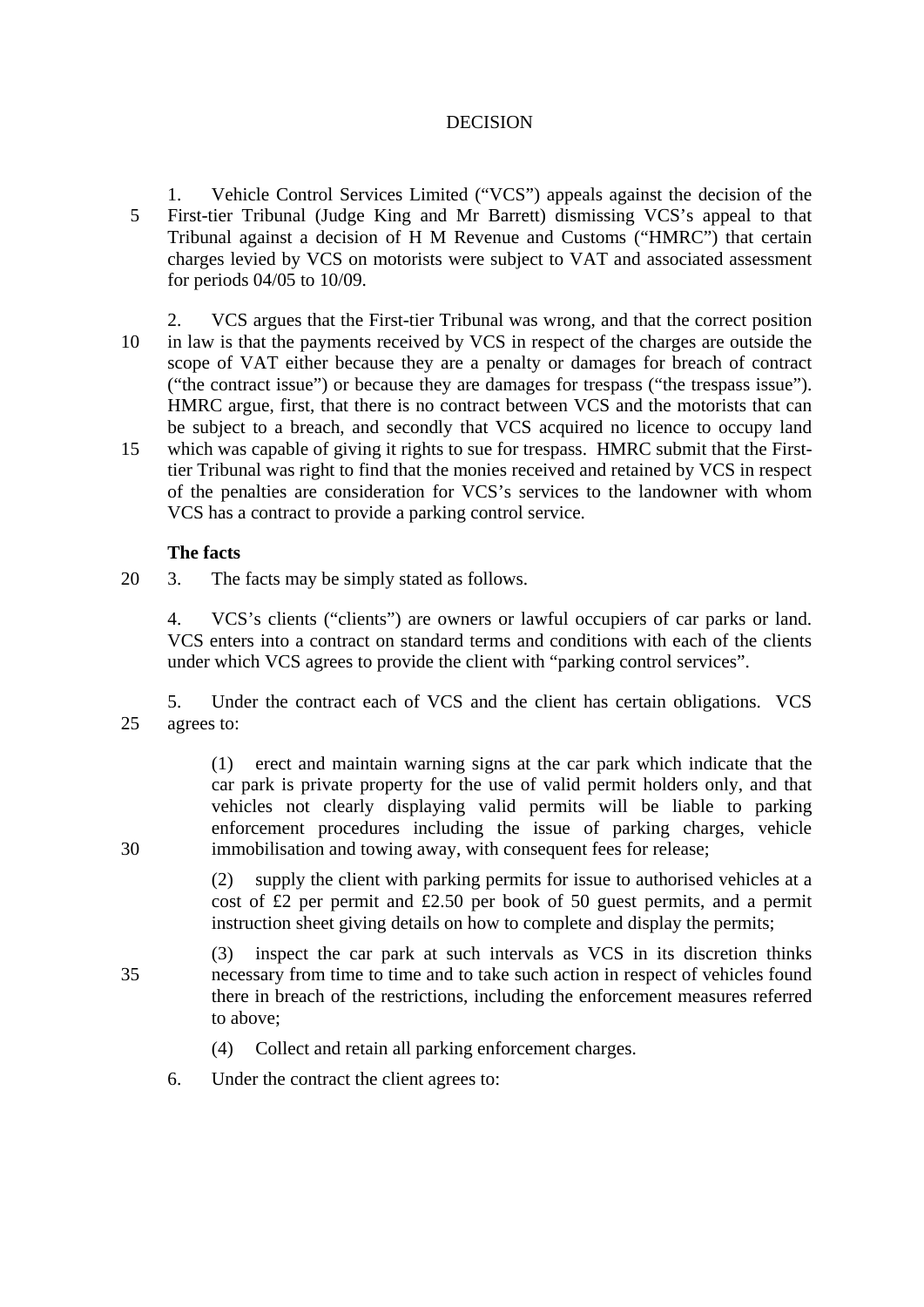(1) pay a registration fee (plus VAT) on signing the contract, and to pay an annual fee (again plus VAT) for each of the warning signs;

(2) ensure that all vehicles authorised to use the car park clearly display the permits on their windscreens.

5 7. In addition, the client requests and authorises VCS to carry out its obligations under the contract.

8. The warning sign sets out the requirement for valid permits or tickets to be displayed, various other rules and the charges that are imposed for failure to comply with the rules. It states "You are entering into a contractual agreement. Do not park 10 in this area unless you fully understand and agree to the above contractual terms."

## **The scope of the appeal**

9. If a car is parked in contravention of the car park's rules, VCS may issue a "parking charge notice" which is placed on the windscreen of the car. The notice sets out, through the use of a code, the nature of the contravention, and makes demand for 15 payment to VCN. Pursuant to the terms of its agreement with clients, VCN enforces collection of such payments, which it retains. This appeal concerns payments arising from some only of the contravention codes (24 – Not parked correctly within the markings of the bay or space; 40 – Parked in a disabled space without clearly displaying a valid disabled person's badge; 81 – Parked in a restricted area of the car 20 park; and 86 – Parked beyond the bay markings).

10. The question before the Tribunal is whether VCN is liable to account for VAT in respect of such payments.

11. Parking charge notices issued for other contraventions, including parking without displaying a valid ticket or permit, and the charges levied for such 25 contraventions were included in VCN's VAT return and are not the subject of this appeal,.

# **The trespass issue**

12. In its decision the First-tier Tribunal dealt first with the trespass issue. Having considered the Court of Appeal judgment in *Manchester Airport Plc v Lee Dutton and*  30 *others* [2000] QB 133, [1999] 2 All ER 675, it concluded (at [13]) that no right to occupy had been granted in the licence given by the clients to VCS. VCS had been given a right to enter the land in order to inspect the car park and to take enforcement actions. A vehicle that was parked in breach of the terms for parking did not prevent VCS from entering onto the land for those purposes. VCS was thus able to give effect

35 to the terms of its licence. VCS was not being given any rights of possession in order to carry out the terms of the contract. VCS was thus not in a position to bring actions for trespass as principal but could only do so as agent for the client.

13. The First-tier Tribunal referred to *Seagar Enterprises Limited t/a Ace Security Services v Customs and Excise Commissioners*, VAT Tribunal, LON/97/1190 and in 40 particular to the finding of the tribunal (at [10]) there that as the appellant in that case did not have exclusive possession of the land it could not claim damages for trespass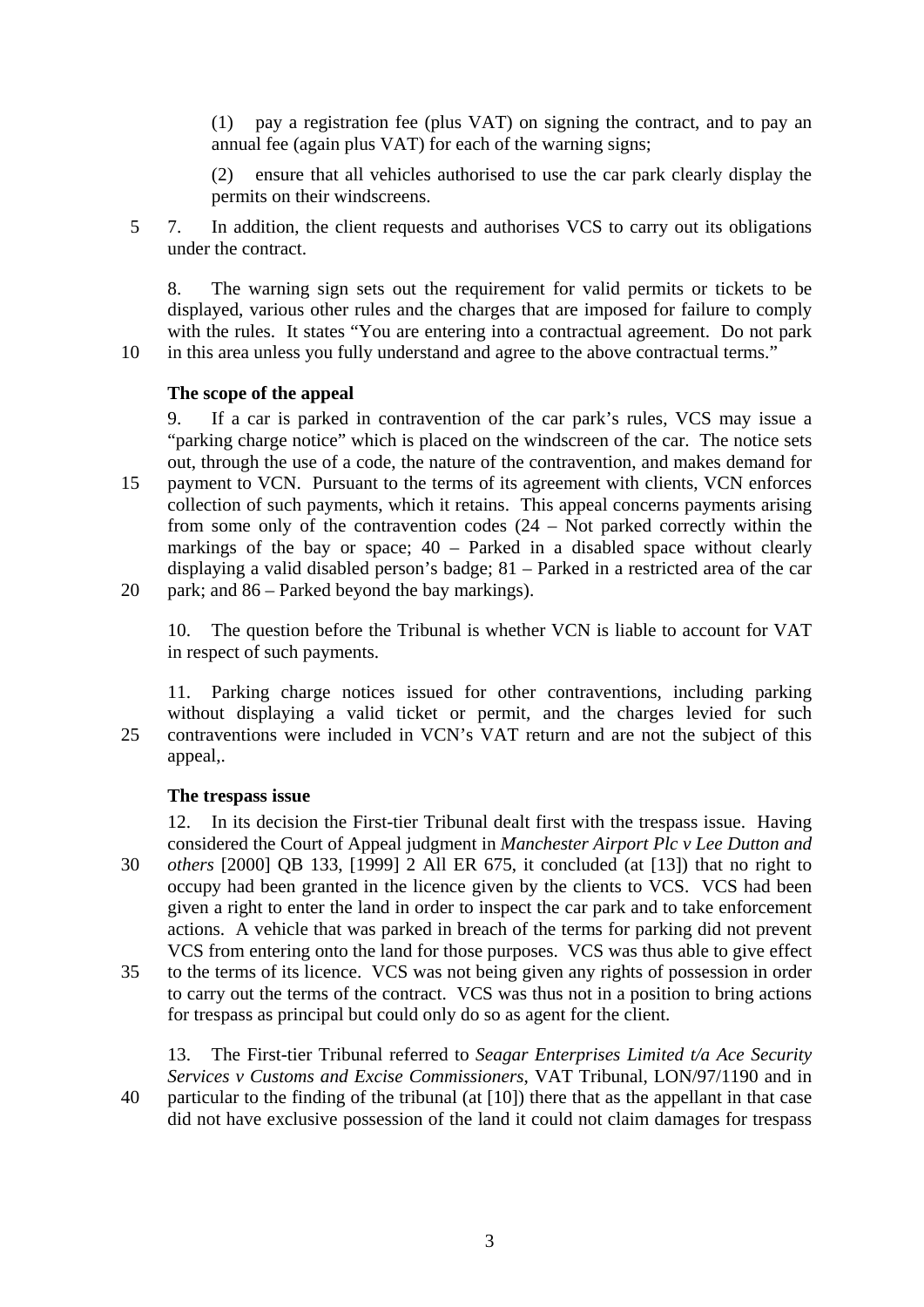in its own right, but only on behalf of the landowner. In that case the VAT Tribunal concluded (at [12]):

"By allowing the Appellant to retain the fee the landowner has notionally paid the fee back to the appellant as a fee for carrying out its 5 services to the landowner of carrying out parking control. That transaction is liable to VAT as payment for a standard-rated service."

14. Mr Brown submitted that *Seagar* should not be regarded as correct law, since it was decided before a number of cases, including *Dutton*, along with *Countryside Residential (North Thames) Ltd v Tugwell and others* [2000] 2 EGLR 59 and *Alamo* 

10 *Housing Co-operative Ltd v Meredith and others* [2003] EWCA Civ 495. He submitted that it was not necessary to have exclusive possession of the land in order to take an action for trespass. Mr Brown accepted that none of the cases were on the same facts as in this case; his argument was based on the principles established by those cases. He accepted that VCS had no right of possession nor of occupation of 15 the car parks, but submitted that the law now looked to effective control of the land in question in order to found an action in trespass, and that VCS had such control.

15. We consider this argument to be misconceived. It is founded on a misunderstanding of the case law to which Mr Brown referred.

16. In *Dutton* the National Trust had granted to the airport company – the airport 20 operator – a licence to enter and occupy property known as Arthur's Wood. The purpose was to enable certain agreed works to be carried out, namely lopping and felling of trees in preparation for the operation of a second runway nearby. The case concerned possession proceedings brought by the airport company against a number of individuals who had, prior to the company taking occupation under its licence, set 25 up various encampments in Arthur's Wood.

17. The question at issue in the case, as summarised by Laws LJ who with Kennedy LJ found in favour of the airport company (Chadwick LJ dissenting) was as follows (at p 147):

"In those circumstances, the question which falls for determination is 30 whether the airport company, being a licensee which is not de facto in occupation or possession of the land, may maintain proceedings to evict the trespassers by way of an order for possession. Now, I think it is clear that if the airport company had been in actual occupation under the licence and the trespassers had then entered on the site, the airport 35 company could have obtained an order for possession; at least if it was in effective control of the land."

18. One can see here a reference to effective control, but it does not have the effect that Mr Brown claims for it. It is clear that Laws LJ recognises that for an action in trespass to be founded there must be effective control, but that is not the sole 40 condition. There must first be actual occupation, or, as was found, the right to actual occupation. The principle is set out by Laws LJ at p 150:

> "In my judgment the true principle is that a licensee not in occupation may claim possession against a trespasser if that is a necessary remedy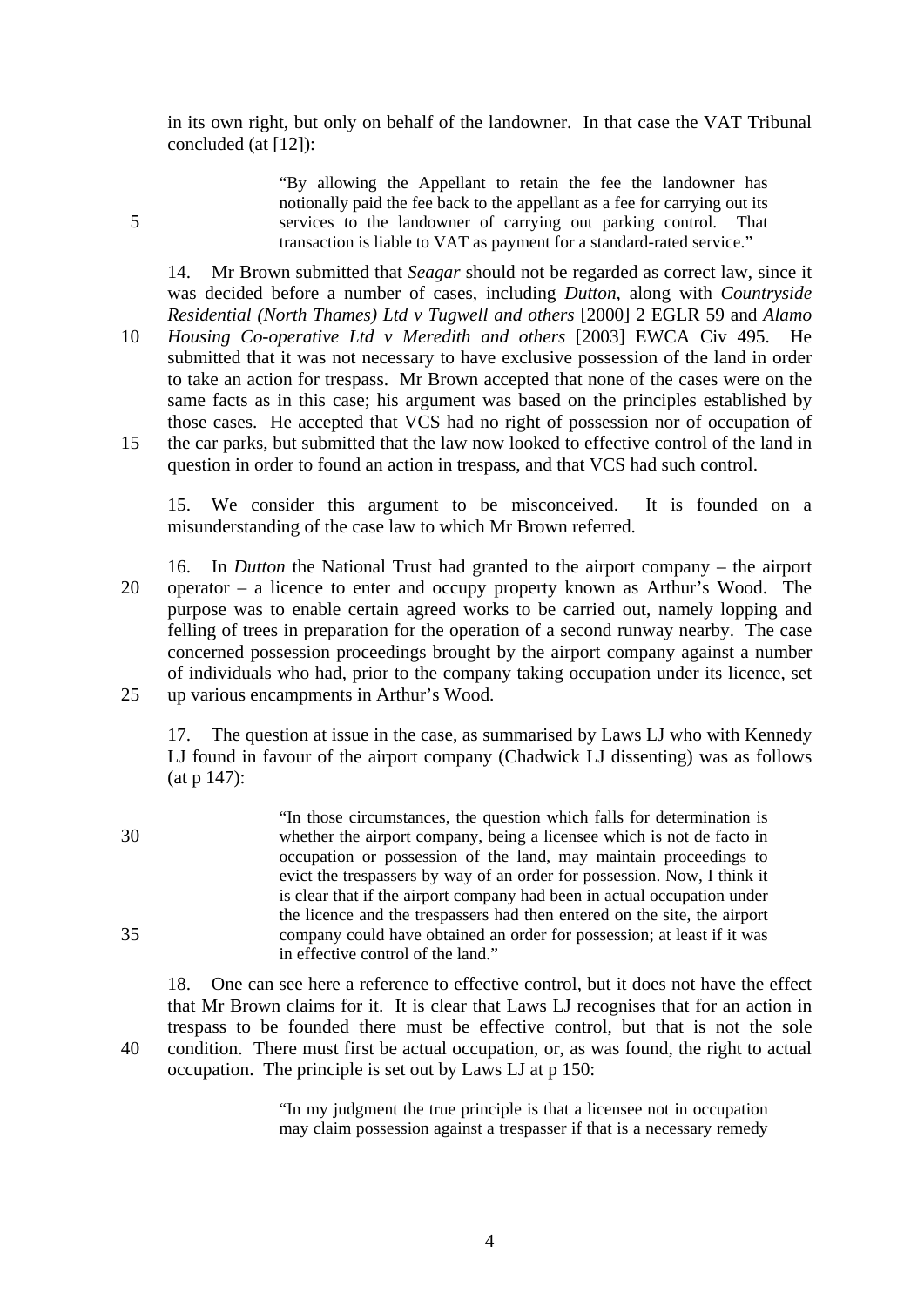to vindicate and give effect to such rights of occupation as by contract with his licensor he enjoys. This is the same principle as allows a licensee who is in de facto possession to evict a trespasser. There is no respectable distinction, in law or logic, between the two situations. An 5 estate owner may seek an order whether he is in possession or not. So, in my judgment, may a licensee, if other things are equal. In both cases, the plaintiff's remedy is strictly limited to what is required to make good his legal right. The principle applies although the licensee has no right to exclude the licensor himself. Elementarily he cannot 10 exclude any occupier who, by contract or estate, has a claim to possession equal or superior to his own. Obviously, however, that will not avail a bare trespasser."

19. There was thus held to be no distinction between the case of an occupier in possession, and one who had the right to occupy but was not in possession.

15 20. *Dutton* was considered in *Countryside Residential*, another Court of Appeal case concerning a protest camp in an area of woodland. A claim for possession had been brought by a developer who had an option to purchase the land and licences permitting access to carry out surveys and investigations. It was held that the developer did not have a contractual right to occupy or have possession with the 20 effective control that was necessary if *Dutton* were to apply. It simply had a contractual right to access, which was not sufficient.

21. For the developer it was argued that it had right to occupy in as full a sense as those in *Dutton*. The developer's right was to occupy for the purpose of carrying out the tasks envisaged by the licence. The right to exclude anyone who interfered with 25 the carrying out of the developer's lawful rights must carry with it at least that much possession. For Miss Tugwell, the respondent in that case, it was submitted that the developer did not have effective control of the land in that the licence did not give the developer that right of possession or occupation that entitled it to eject trespassers. Not every licensee who has some right of access to land had the right of possession 30 required to eject trespassers. The only licensee who had that right was the licensee who had the right of possession required to eject trespassers, namely one who had the right of occupation in that sense.

22. In giving the leading judgment, Waller LJ (with whom Aldous LJ and Rougier LJ agreed) accepted the submissions for Miss Tugwell. He said (at p 60):

35 "In my view it is important not to confuse contractual rights, in relation to which the developers may well have rights against any person who seeks to interfere therewith, with the right of possession, which is the foundation of an Ord. 113 remedy."

23. Lord Justice Waller referred also to what Kennedy LJ had said in *Dutton*, 40 namely that in that case the airport company had the right of possession granted to it by the licence. It was entitled to enter *and occupy* (his emphasis) the land in question. Lord Justice Waller then concluded (at p 61):

> "[Lord Justice Kennedy] places emphasis on the fact that the right is to enter and occupy. It seems to me that there is a clear difference

> > 5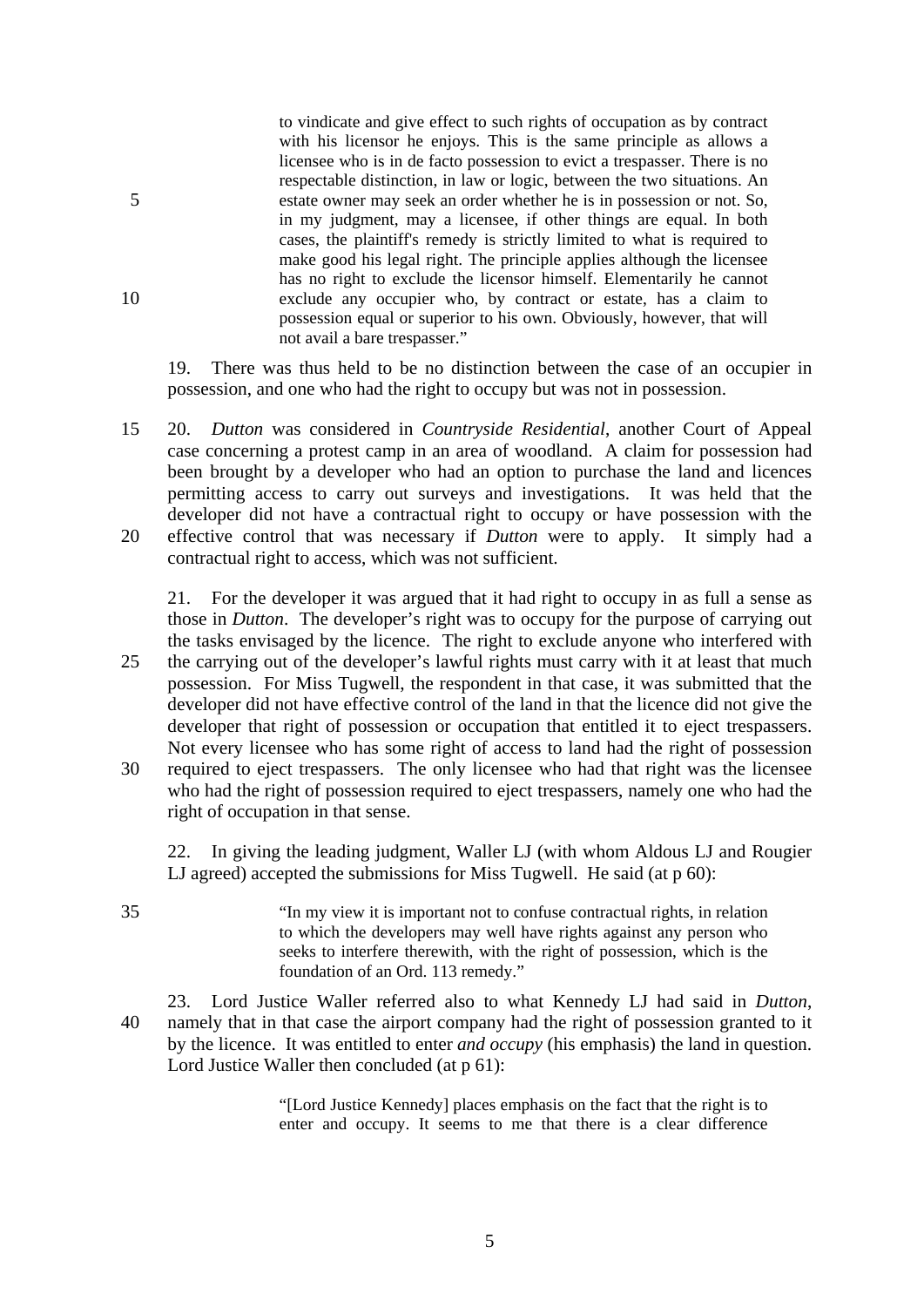between a licence granted for the purpose of access, which does not provide effective control over the land, and a licence to occupy which does. In the instant case, if the developers had occupied the land prior to protest camps being set up, they might have been able to argue that 5 as a fact they did occupy and have effective control so as to bring themselves within that concept as recognized by Laws LJ. However, it does not seem to me that it was in any way legitimate to imply terms into the licence or to construe the licence, clause 6, so as to provide for that degree of control by contract. In my view, the first appeal should 10 be allowed. The developers did not have a contractual right to occupy or have possession with the effective control that is necessary if Dutton is to apply. They simply had a contractual right to access which is not sufficient for Ord 113 purposes."

24. It can be seen from this that the question of effective control is not a free-15 standing one, but is inextricably linked with the right of occupation or possession. A mere right of access is not sufficient to allow an action for trespass.

25. The third of the cases, once more from the Court of Appeal, is *Alamo*. There the essential question was whether a housing association, which had a lease of certain properties from Islington Borough Council and had granted sub-leases to sub-tenants, 20 remained entitled to bring possession proceedings after a notice to quit in respect of its own lease had expired. Having considered the authorities, Schiemann LJ, giving the judgment of the court, said  $(at [41] - [42])$ :

"41. It is clear that the Council wished, when it executed the Lease, to rid itself of the burden of managing these premises but, in effect 25 temporarily to hand them over to Alamo. The Council wished to be able to recover possession of parts of the property bit by bit as expedient. Various clauses were inserted in the Lease and the Sublease appended to it to protect existing and potential subtenants.

42. The situation must be judged as at the time when the Council's 30 Notice to Quit had taken effect. At that time Alamo no longer had an estate in the land. However, since the Council had, as is conceded, required Alamo to take proceedings to evict the tenants so as to be able to hand over the properties with vacant possession, it seems to us that the effect of the Exception was to confer on Alamo a continuing right 35 to possession for that purpose and therefore the situation is exactly as that described in paragraph 39 above. That was the evident intention behind its inclusion in the Lease, against the background of the decisions in Dutton and Countryside. Had the Council intended to grant Alamo any lesser right it would have been ineffective for the 40 very purpose which the Council wished Alamo to achieve."

26. *Alamo* was thus also a case in which the right to take action in trespass derived from a right of possession, in that case a continuing right for the purpose of being able to obtain and hand over vacant possession.

27. We conclude that in this case VCS did not have a contractual right to occupy or 45 have possession with the effective control that is necessary if *Dutton* is to apply. The mere right of access afforded under the contract by the client to VCS did not give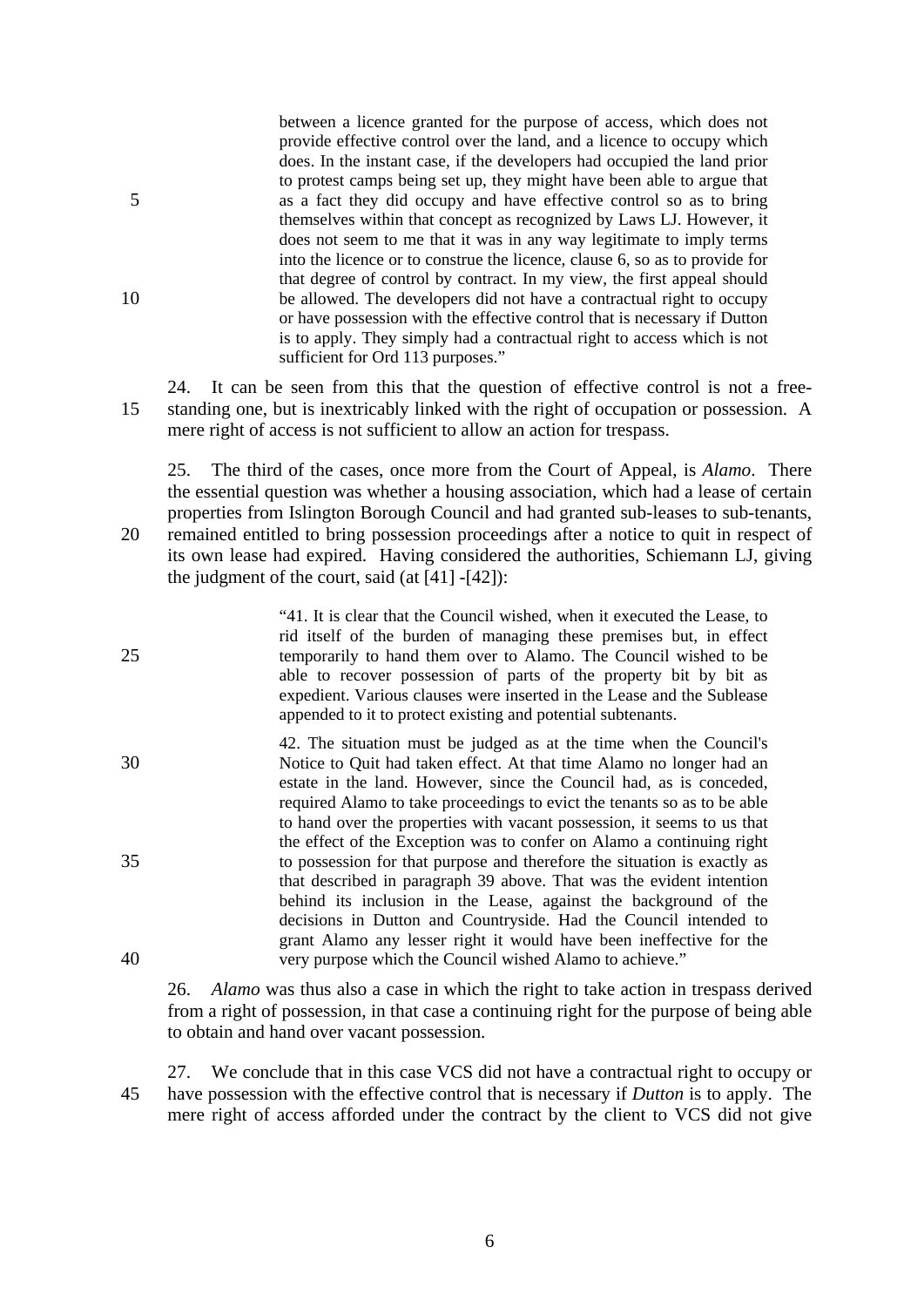VCS any right to bring an action in trespass against the motorists who parked their vehicles in breach of the relevant restrictions.

28. Even if it had been the case that VCS had rights of occupation or possession sufficient to found an action in trespass, it is clear from *Dutton* that there are limits on 5 the application of such a remedy. The remedy must protect, but not exceed, the legal rights granted by the licence. In this case the limited rights afforded to VCS under the contract do not require protection from motorists who park their cars in breach of the relevant restrictions. Indeed, such behaviour is of the very essence of the arrangements between the client and VCS. We agree therefore with the conclusion of 10 the First-tier Tribunal in this respect.

29. We agree that the reference in *Seagar* to the requirement for exclusive possession is no longer correct following *Dutton*. But that does not mean that the conclusions of the VAT Tribunal in that case can be criticised for that reason as not being good law. The conclusions were based on there being no right of action in 15 trespass, and not on the reason why no such right could arise. We too have decided, on the basis of the law as it is now understood and accordingly for different reasons than those expressed by the Tribunal in *Seagar*, but with the same result, that VCS in this case has no right to claim in trespass.

30. Mr Singh also argued that VCS did not, as a matter of EU law, have a relevant 20 interest in the land in question. In the light of our conclusions by reference to the domestic law of trespass we do not need to consider those arguments in detail. But because Mr Singh pressed them before us, we should just make a few observations.

31. The burden of Mr Singh's argument was that the term "licence to occupy land" appears in Item 1 of Group 1 of Schedule 9 of the Value Added Tax Act 1994, which 25 provides for an exemption for the grant of such an interest. That term derives from what is now Article 135(1)(1) of Council Directive 2006/112/EC which refers, amongst other things, to "the … letting of immovable property". Mr Singh referred us to a number of ECJ cases that have established the characteristics of such a letting. In *Belgian State v Temco Europe SA* (Case C-284/03) [2005] STC 1451, the ECJ held 30 that those characteristics were essentially the conferring of an exclusive right to occupy property, a passive activity linked simply to the passage of time and not generating any significant added value.

32. *Temco* drew a distinction between something that was best understood as the provision of a service and the mere making available of property. That distinction 35 had earlier been drawn in *Sinclair Collis Ltd v Customs and Excise Commissioners* (Case C-275/01) [2003] STC 898, where it was held that the right to occupy an area or space for a period of time may not be a letting of immovable property if it is merely the means of effecting the supply which is the principal subject matter of the relevant agreement.

40 33. With respect to Mr Singh's argument, we consider it to be misplaced in a case of this nature. This is not a case where the meaning attributed to a term relevant to a VAT exemption can assist. The issue in this case is whether certain payments are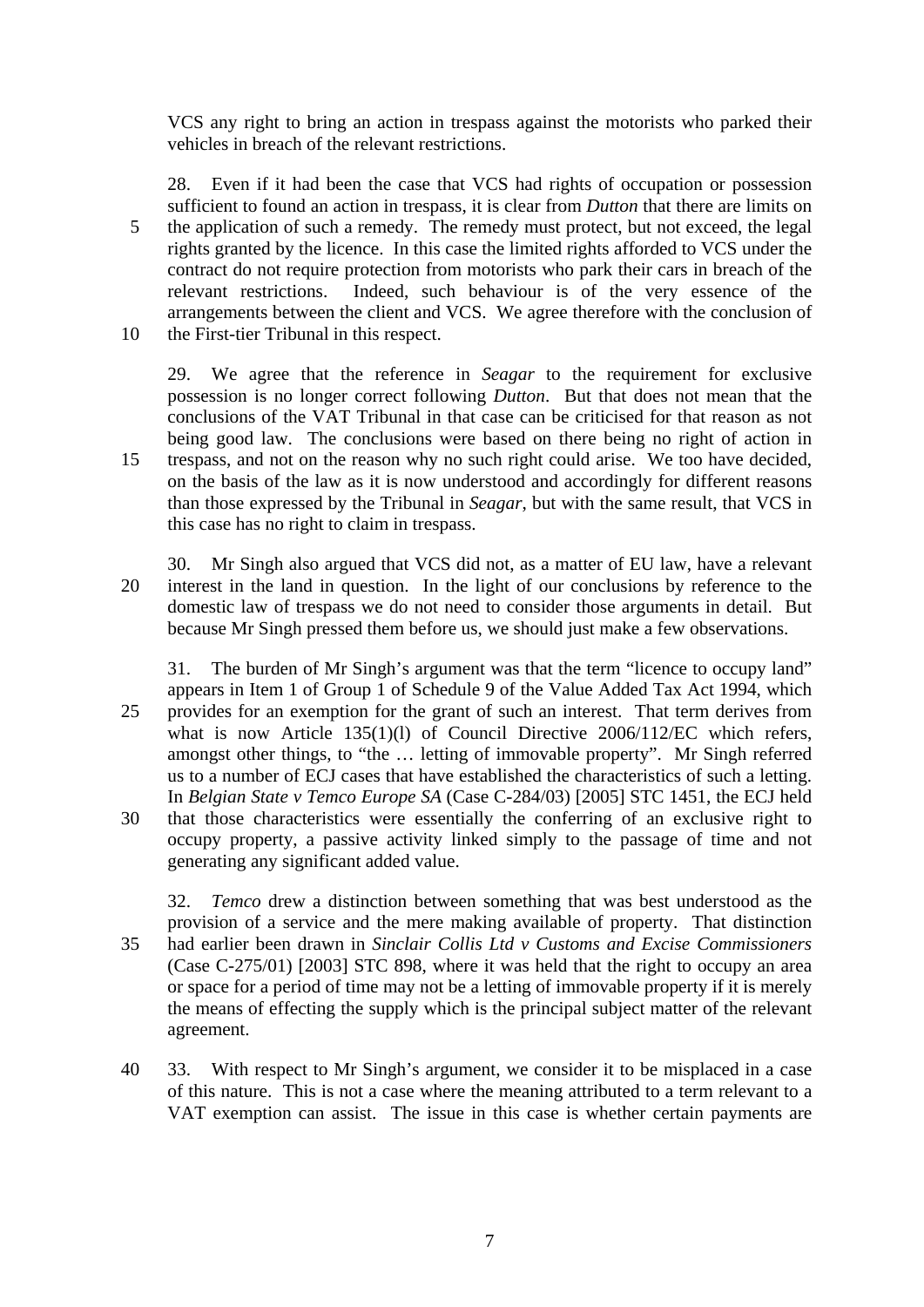consideration for a supply. If those payments are for something else, such as in the nature of damages for trespass, they will not be consideration for a supply. Although it is possible to envisage damages for trespass being payable in circumstances which could constitute a "letting of immovable property" within the meaning of the 5 directive, they are not limited to such circumstances. The scope of the right to claim damages for trespass is a matter of domestic law, and is not limited to cases falling within the particular meaning given to a specific term in the directive. That issue is not one that can be determined by reference to the meaning of "letting of immovable property".

#### 10 **The contract issue**

34. The First-tier Tribunal found that the arrangements constituted a contract between VCS and the motorist, but that the income from payment of the parking charges as set out in the notices was not damages for breach of contract but was paid as a condition of the contract and therefore constituted consideration for a supply of 15 services (Tribunal decision, at [27]).

35. VCS submits that the Tribunal was correct to find that there was a contract, but wrong to conclude that the parking charge was consideration for the supply of a service. Instead, VCS says, the charges should properly be regarded either as a penalty or as damages for breach of such a contract, and accordingly as outside the 20 scope of VAT. (The fact that penalties may not be enforceable as a matter of English

contract law, as will become apparent, was not material to our decision.)

36. HMRC's argument, on the other hand, is that the Tribunal was right to reject VCS's argument that the charges were not damages for breach of contract, but that the Tribunal's reasoning in arriving at that conclusion was in error. HMRC submit that 25 there was no contract between VCS and the motorist.

37. There was no dispute between the parties that, if there had been a contract between VCS and the motorist, the payment of parking charges would not have been payment for a supply made under that contract. To that extent, therefore, neither party supported the Tribunal's decision in that respect. We were referred to a 30 decision of the VAT Tribunal, *Bristol City Council* (No 17665, 15 May 2002), in which, on the facts of that case, a contract between the Council and motorists entering a Pay and Display car park had been held to have been created, but that the excess charges in that case were not consideration for the supply of parking services under that contract. The excess charge did not arise until the right to park had been lost.

- 35 38. The question in this appeal resolves around whether, as the Tribunal found and VCS asserts, there was a contract between VCS and motorists using the car park, or, as HMRC argues, there was not. At one point Mr Brown was disposed to argue that this was a question of fact, the consequence of which would be that the decision of the Tribunal in this respect could not be overturned, unless no reasonable Tribunal,
- 40 properly directed on the law, could have reached that conclusion (see *Edwards v Bairstow and Harrison* [1956] AC 14), but he accepted that this was at least a mixed question of fact and law. In our judgment the conclusion that in given circumstances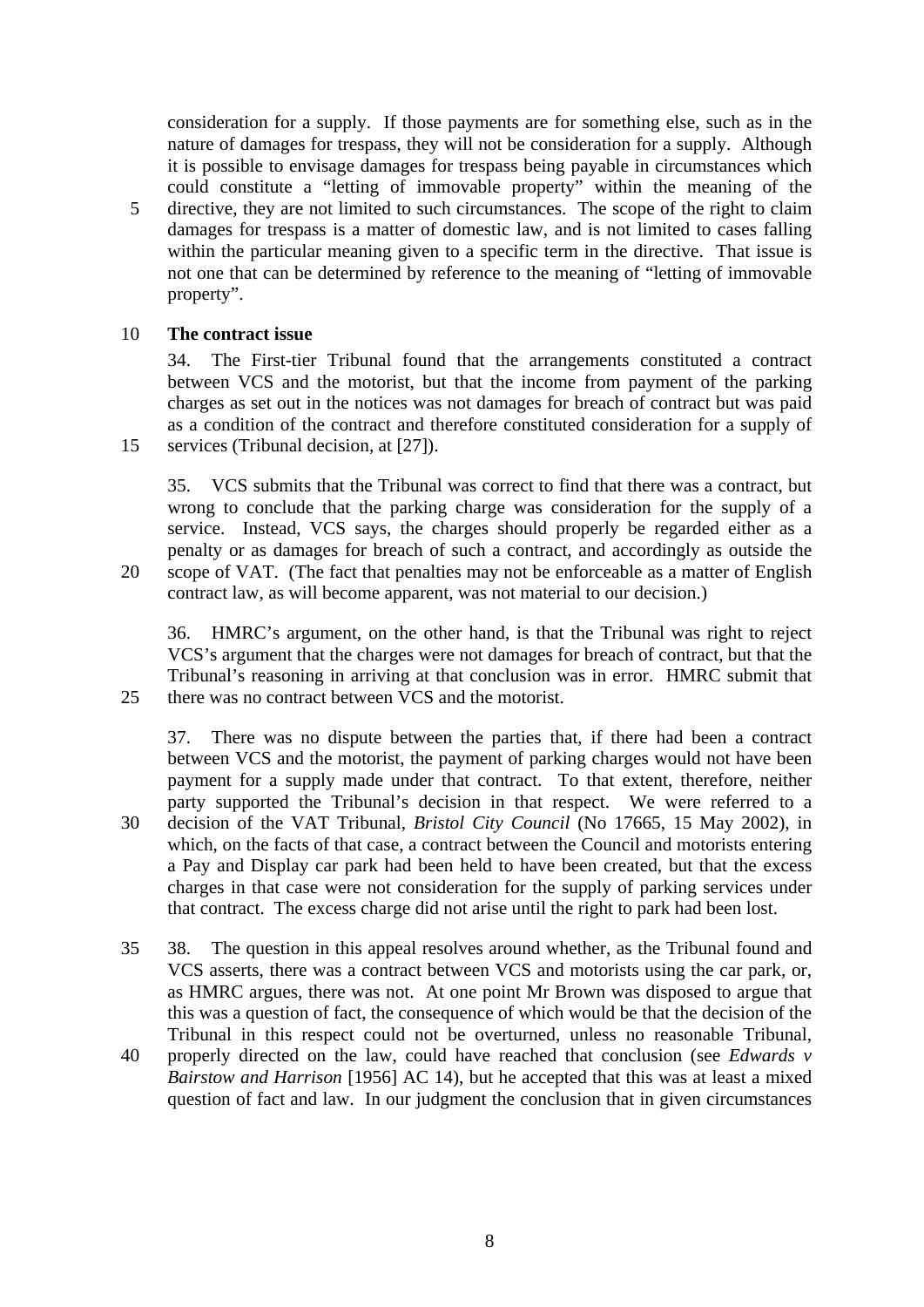a contract has been made is a pure question of law; the underlying circumstances are questions of fact, but those factual matters are not in issue in this appeal.

39. We find that there was no contract between VCS and the motorist. Any contract requires there to be an offer and acceptance. In *Bristol City Council*, in the 5 circumstances of that case, the presence of the car park and the signage were found, following *Thornton v Shoe Lane Parking Ltd* [1971] 2 QB 163, to constitute an offer by the Council to provide a right to park on those premises on the stated conditions. The purchase of a ticket from the machine was the acceptance. In this case the Firsttier Tribunal found likewise. They concluded (at [19]) that what was being offered by 10 VCS was a right to park in accordance with the signs without fear of an action for trespass being brought by the private landowner. Parking was an acceptance of the offer.

40. In our judgment that was an error of law. On the facts of this case we do not consider that any offer was made by VCS that was capable of forming the basis for a 15 contract between it and the motorist. VCS was not in a position, by virtue of its limited licence, to make any offer of a right to park. The ability to offer such a right was not conferred by the contract with the client, either expressly or by virtue of the nature of the interest in the car park conferred on VCS. That interest did not amount to a licence to occupy, or give VCS any right to possession. It merely conferred a 20 right of entry to perform VCS's obligations under the contract.

41. The warning signs erected in the car park do not assist VCS in these circumstances. The reference in those signs to the fact that the motorist is entering into a contractual agreement cannot create a contract where there is no relevant offer from VCS that can be accepted.

25 42. We agree with Mr Singh that no right to park could have been, or was, offered by VCS to the motorist. Motorists who parked in the car park were generally already permitted to park by the client, the landowner, to whom permits had been given. Those motorists already had the right to park, subject to the permit conditions, without fear of an action for trespass by the landowner in any event. We were 30 referred to the parking permit itself. Although the terms and conditions of use are in the form of a letter from VCS to the user, and the permit itself is titled "Parking Permit VCS", this does not show that it was VCS, as opposed to the client, who made any offer of the right to park. VCS had no right to make any such offer, and accordingly could not have made it. In this context we note that the contract between 35 VCS and clients requires VCS to issue parking permits to clients on request. It is the

client that determines the number of permits that are in issue and the motorists to whom they are issued.

43. Nor does the fact that the permit conditions may be altered by VCS without prior notice assist VCS's case. Such a provision is not inconsistent with the right to 40 park on the relevant conditions having been conferred by the client. It is perfectly possible for a right to be granted by one person on terms that may be set by another person, acting on behalf of the first.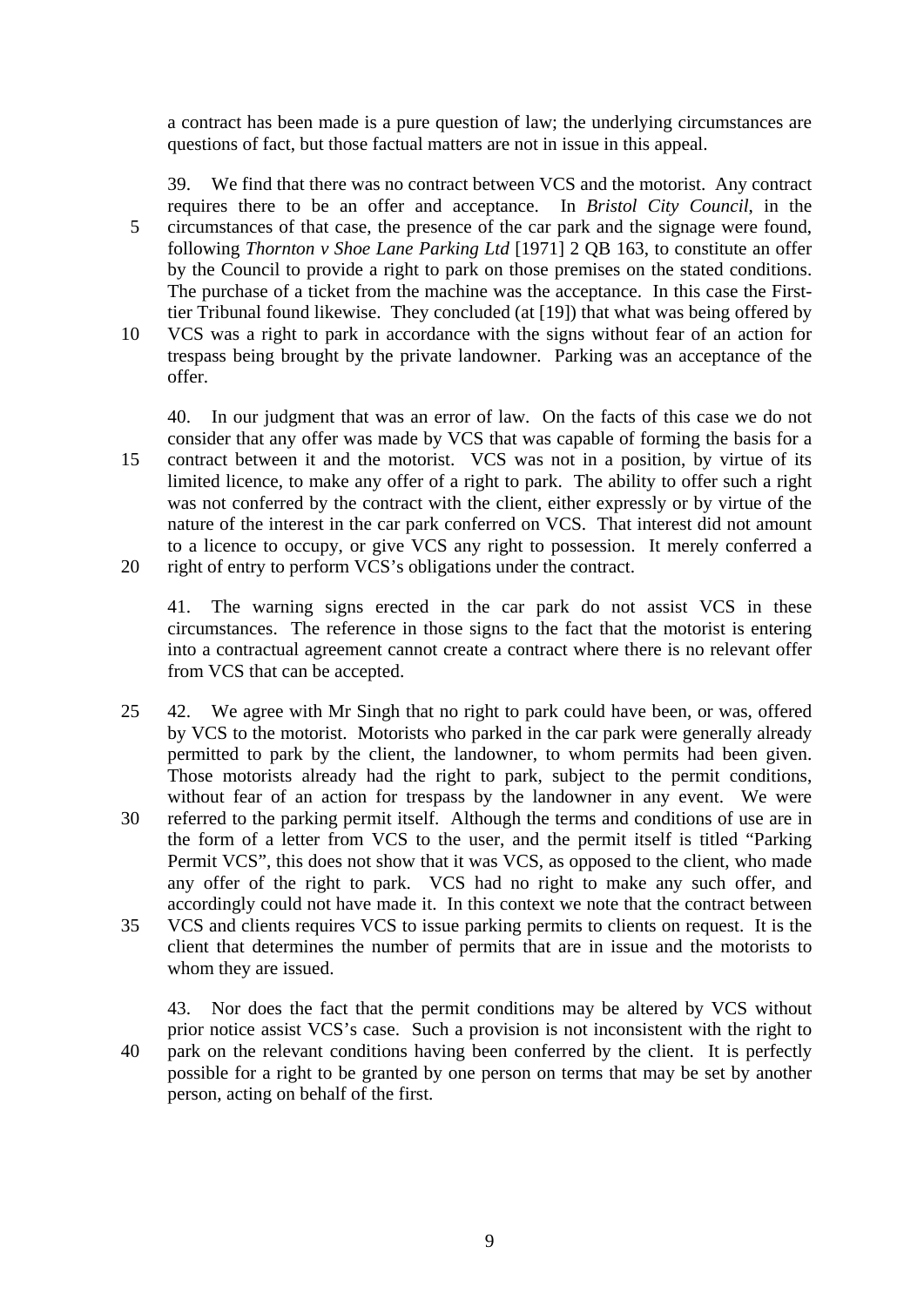44. We accordingly find that, contrary to the finding of the First-tier Tribunal in this respect, there was no contract between VCS and the motorist.

## **Conclusions**

- 45. We have found, firstly, that VCS had no right to claim damages in trespass 5 against motorists who parked in breach of the relevant restrictions, and accordingly that the penalty charges did not constitute, in VCS's hands, such damages. Secondly, we have found that there was no contract between VCS and the motorist, and that accordingly the penalty charges could not constitute damages for breach of such a contract.
- 10 46. In our view the only relevant contract to which VCS is a party is that between VCS and the client. Under that contract VCS provides parking control services, which amount to the management and operation of the parking sites on behalf of the landowner. VCS is permitted under the contract to collect and retain all fees and charges from parking enforcement action.
- 15 47. We agree with the VAT Tribunal in *Seagar* (at [12]) that there are two sets of obligations that are being "triangulated". The first set of obligations is between the client (acting through its agent, VCS) and the motorist, and the second is between VCS and the client.
- 48. The legal analysis is that VCS collects the various parking charges as agent for 20 the client, which represents damages for trespass, or for breach of a contract between the landowner and the motorist. Such payments are outside the scope of VAT.

49. By allowing VCS to collect and retain the charges, the client was giving consideration, or further consideration, to VCS for its parking control services under the contract. That was consideration for standard-rated supplies by VCS to the client.

# 25 **Decision**

50. For the reasons we have given, we dismiss this appeal.

30

35